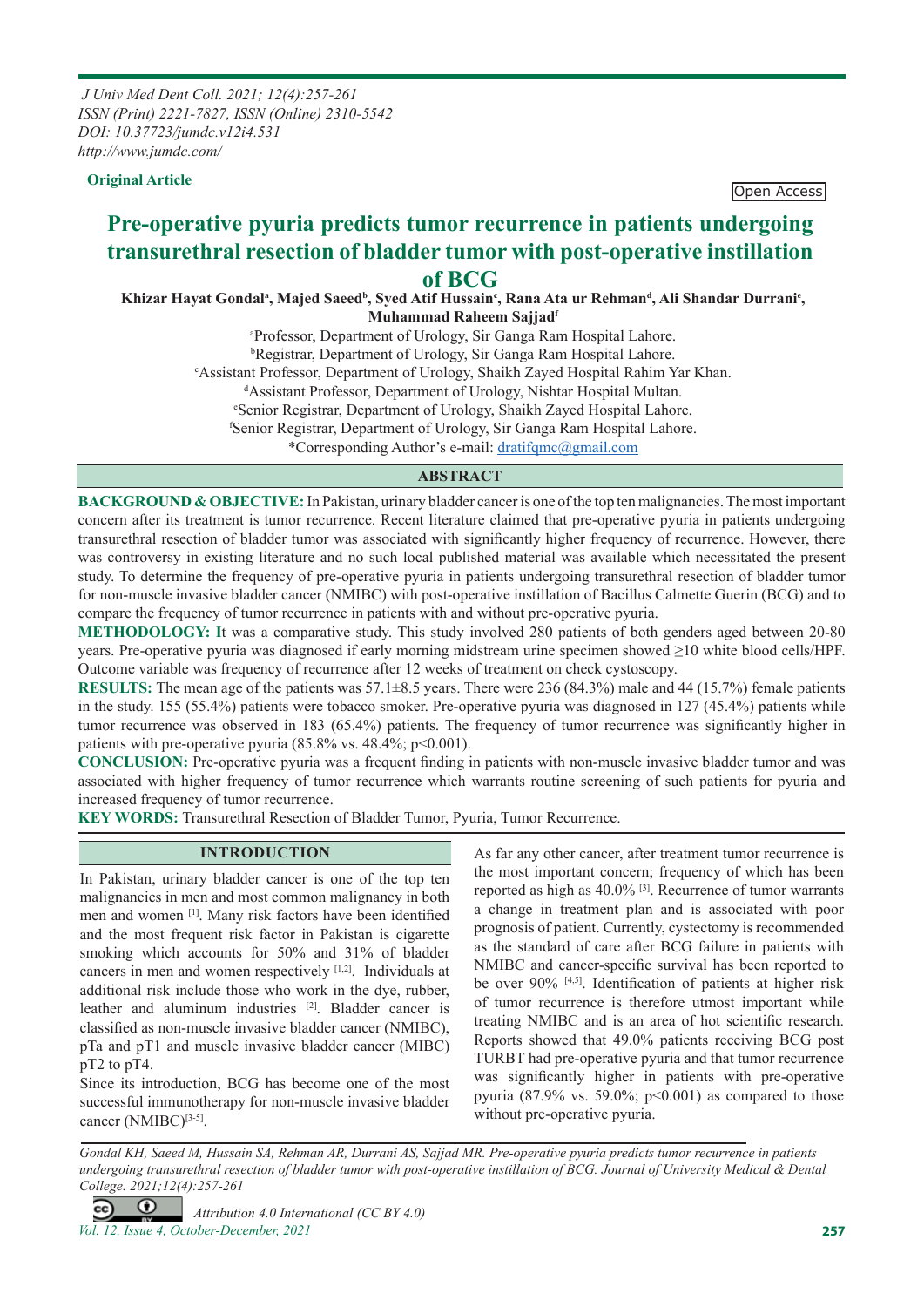#### *Gondal KH, Saeed M, Hussain SA,*

In a similar study, Azuma et al., [7] reported the frequency of pre-operative pyuria to be 24.0% in patients receiving BCG post TURBT and reported the frequency of tumor recurrence to be significantly higher among such patients  $(81.0\% \text{ vs. } 42.0\%; \text{ p} < 0.0001)$  as compared to those without pre-operative pyuria.

In the light of this evidence, pre-operative pyuria appears to be associated with tumor recurrence and therefore poor prognosis of patients receiving BCG post TURBT for NMIBC. However, the evidence is currently limited to only 2 studies conducted in Japanese population only while there is no other international or local published material. Furthermore, another study in Japanese patients again by Fukushima et al., [8] reported that pre-operative pyuria may have protective effect against intravesical recurrence as they observed significantly lower frequency of recurrence in patients with pre-operative pyuria (31.0% vs. 50.0%; p=0.024) as compared to those without pyuria.

Due to this conflict in existing research evidence and lack of local published material, the purpose of the current study is to determine the frequency of pre-operative pyuria and its relationship with tumor recurrence. The results of the present study may help in the pre-operative identification of high-risk patients for recurrence so that optimal measures can be taken to timely identify and intervene in such cases to improve the patient outcome.

## **METHODOLOGY**

It was a comparative study. Sample size of 280 patients was calculated with 95% confidence level and 6% margin of error while taking expected frequency of pre-operative pyuria to be 49.0% in patients undergoing TURBT with instillation of BCG [6]. Patients were selected by nonprobability, consecutive sampling.

Inclusion Criteria was patients of both sex groups with ages in the range of 20-80 years who were diagnosed with non-muscle invasive bladder tumour (as per operational definition) and underwent transurethral resection of bladder tumour with instillation of BCG.

Exclusion criteria was patients with incomplete excision of primary tumor on histopathological examination of resected specimen (no tumor free margins), History of previous TURBT, pTa low grade, BCG or Mitomycin-C therapy (as per history and clinical record), patients currently on immunosuppressive drugs like steroids and chemotherapy for some other cancer (as per history and clinical record) or HIV positive patients (on routine pre-operative screening from blood bank) and patients having history of trauma, or surgical procedure of genitourinary track in past 2 years (as per history and clinical record).

Two eighty patients admitted with NMIBC and planned for intravesical instillation of BCG post TURBT who fulfilled the above criteria were counseled and explained the details of the study. Indications of BCG instillation is NIMBC, pTa high grade and pT1.Written informed consent and detailed history was taken from each patient. Routine pre-operative workup was done and the presence or absence of pyuria waa noted as per operational definition.

Patients underwent transurethral resection of bladder tumor performed using resectoscope and 80mg of Bacillus Calmette-Guérin (BCG) diluted in 40 ml normal saline was instilled in the urinary bladder via Foley catheter starting two weeks postoperatively once a week for six weeks and was left inside for two hours. Patients were evaluated after 12 weeks of treatment using cystoscope and recurrence was labeled as per operational definition.

Patient's demographic details along with study variables were noted in a predesigned proforma (attached) by the candidate himself. All the surgeries and post-operative cystoscopic evaluations were performed by a single cystoscopic surgeon  $(≥10$  years' experience), all the labs were acquired from the same lab (hospital lab free for patients) and all the pre- and post-operative care was done by a single resident to eliminate bias. Confounding variables were controlled by exclusion. Chi-square test was used to analyze the cross tabulation among the Tumor Recurrence and Pre-Operative Pyuria in table V. Also applied among the Age Groups and Pyuria in table-VI.

### **RESULTS**

The age of the patients ranged from 35 years to 80 years with a mean of  $57.1\pm8.5$  years. Most of the patients were aged between 50-59 years (56.0%) followed by  $\geq 60$  years (30.4%) and ≤49 years (13.6%). There were 236 (84.3%) male and 44 (15.7%) female patients in the study group with a male to female ratio of 5.4:1. 155 (55.4%) patients were tobacco smoker. Tumor size ranged from 1 cm to 4 cm with a mean of  $2.4 \pm 1.1$  cm. 74.3% patients had tumor size  $\leq$ 3 cm followed by 25.7% patients with tumor size >3 cm. Duration of disease ranged from 1 to 6 months with a mean of  $3.5 \pm 1.6$  months.

Tumor recurrence was observed in 183 (65.4%) patients as shown in Table-III. The frequency of tumor recurrence was significantly higher in patients with pre-operative pyuria  $(85.8\% \text{ vs. } 48.4\%; \text{ p} < 0.001)$  as compared to those without pre-operative pyuria as shown in Table-V. Similar significant difference was observed across various subgroups based on patient's age, gender, smoking status and tumor size and duration as shown in Tables-VI.

**Table-I: Frequency of Pre-operative Pyuria in Patients with NMIBC undergoing TURBT with Post-operative Instillation of BCG n=280.**

| <b>Pre-Operative</b><br>Pyuria | Frequency (n) | Percent $(\% )$ |
|--------------------------------|---------------|-----------------|
| Yes                            | 127           | 45.4            |
| No                             | 153           | 54.6            |
| Total                          | 280           | 100             |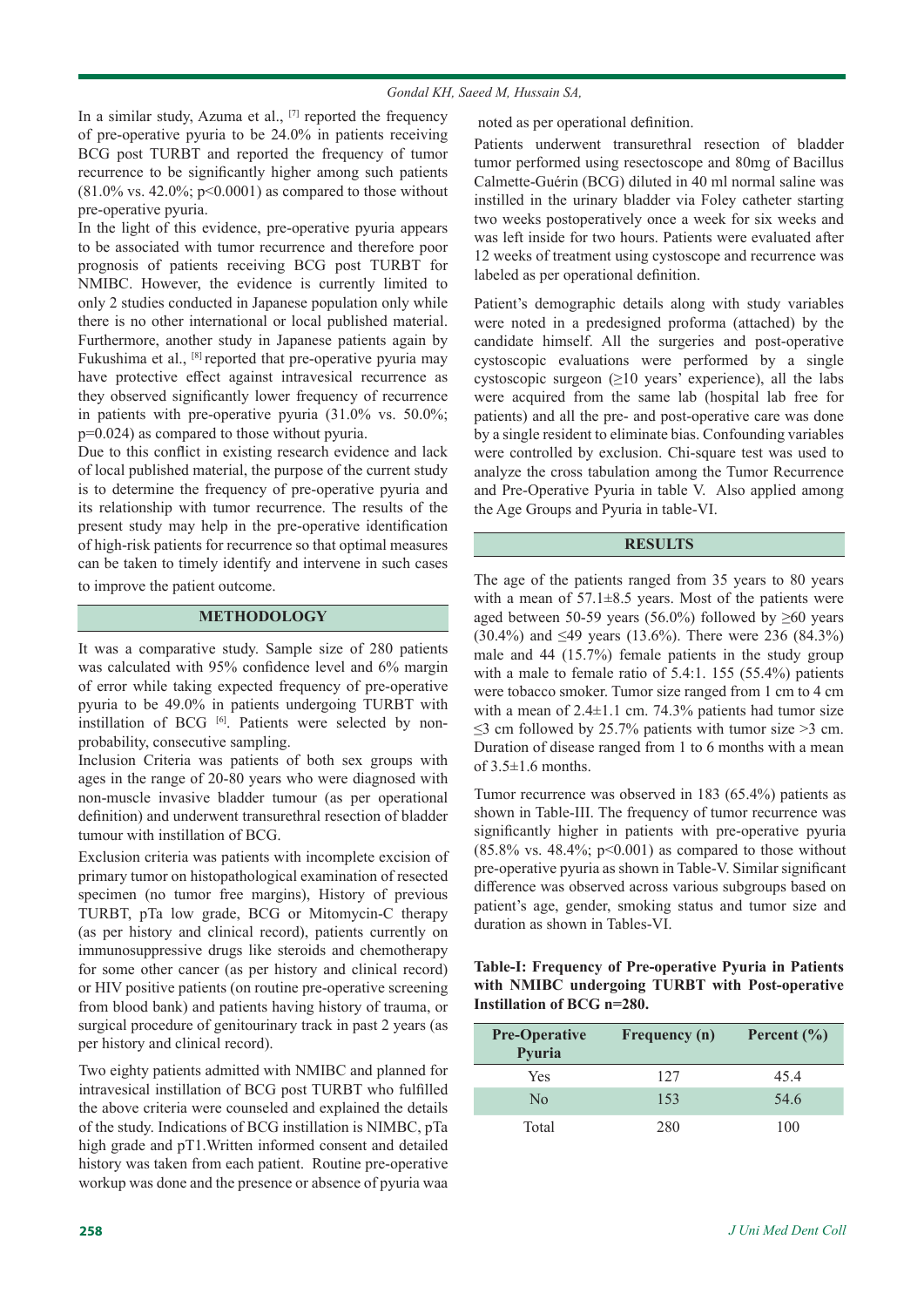| able-11; Prequency of Fre-operative Fyuria across various subgroups $n=200$ . |             |                       |  |  |
|-------------------------------------------------------------------------------|-------------|-----------------------|--|--|
| <b>Characteristics</b>                                                        | $\mathbf n$ | Pyuria $n\frac{6}{6}$ |  |  |
| Age                                                                           |             |                       |  |  |
| $\leq$ 49 years                                                               | 38          | 17(44.7%)             |  |  |
| 50-59 years                                                                   | 157         | 71 (45.2%)            |  |  |
| $\geq 60$ years                                                               | 85          | 39 (45.9%)            |  |  |
| Gender                                                                        |             |                       |  |  |
| Male                                                                          | 236         | $107(45.3\%)$         |  |  |
| Female                                                                        | 44          | $20(45.5\%)$          |  |  |
| Tobacco Smoker                                                                |             |                       |  |  |
| Yes                                                                           | 155         | $71(45.8\%)$          |  |  |
| N <sub>o</sub>                                                                | 125         | 56 (44.8%)            |  |  |
| Tumor Size                                                                    |             |                       |  |  |
| $\leq$ 3 cm                                                                   | 208         | 93 (44.7%)            |  |  |
| $>3$ cm                                                                       | 72          | 34 (47.2%)            |  |  |
| <b>Duration of Disease</b>                                                    |             |                       |  |  |
| 1-3 months                                                                    | 133         | 59 (44.4%)            |  |  |
| 4-6 months                                                                    | 147         | 68 (46.3%)            |  |  |
|                                                                               |             |                       |  |  |

**Table-II: Frequency of Pre-operative Pyuria across various Subgroups n=280.**

**Table-III: Frequency of Recurrence in Patients with NMIBC undergoing TURBT with Post-operative Instillation of BCG n=280.**

Ī

| <b>Tumor Recurrence</b> | <b>Frequency</b> (n) | Percent $(\% )$ |
|-------------------------|----------------------|-----------------|
| <b>Yes</b>              | 183                  | 65.4            |
| N <sub>0</sub>          | 97                   | 34.6            |
| <b>Total</b>            | 280                  | 100             |

**Table-IV: Frequency of Tumor Recurrence across various Subgroups n=280.**

| <b>Characteristics</b>               | $\mathbf n$ | Recurrence $n\llap/$ <sub>0</sub> ) |
|--------------------------------------|-------------|-------------------------------------|
| Age                                  |             |                                     |
| $\leq$ 49 years                      | 38          | 24 (63.2%)                          |
| $50-59$ years                        | 157         | 102 (65.0%)                         |
| $\geq 60$ years                      | 85          | 57 $(67.1\%)$                       |
| Gender                               |             |                                     |
| Male                                 | 236         | 154 (65.3%)                         |
| Female                               | 44          | 29 (65.9%)                          |
| <b>Tobacco Smoker</b>                |             |                                     |
| Yes                                  | 155         | $104(67.1\%)$                       |
| No                                   | 125         | 79 (63.2%)                          |
| <b>Tumor Size</b>                    |             |                                     |
| $<$ 3 cm                             | 208         | 136 (65.4%)                         |
| $>3$ cm                              | 72          | 47 (65.3%)                          |
| <b>Duration of</b><br><b>Disease</b> |             |                                     |
| 1-3 months                           | 133         | 83 (62.4%)                          |
| 4-6 months                           | 147         | $100(68.0\%)$                       |

**Table-V: Comparison of Tumor Recurrence between Patients with and without Pre-operative Pyuria n=280.**

| <b>Tumor</b><br>Recurrence | <b>Pre-Operative Pyuria</b> | p-value                         |               |
|----------------------------|-----------------------------|---------------------------------|---------------|
|                            | Yes<br>$(n=127)$            | $\overline{N}_{0}$<br>$(n=153)$ |               |
| Yes $(n=183)$              | Male                        | Female                          |               |
| No $(n=97)$                | 24<br>$(49.0\%)$            | $47(58.0\%)$                    | $\leq 0.001*$ |
| Total                      | 25<br>$(51.0\%)$            | $34(42.0\%)$                    |               |

Chi-square test, \* observed difference was statistically significant

| Table-VI: Comparison of Tumor Recurrence between      |  |  |  |
|-------------------------------------------------------|--|--|--|
| Patients with and without Pre-operative Pyuria across |  |  |  |
| Age Groups n=280.                                     |  |  |  |

| Age<br><b>Groups</b>        | Recurrence     | Pyuria           |             | <b>Total</b> | p-value    |
|-----------------------------|----------------|------------------|-------------|--------------|------------|
|                             |                | Yes<br>$(n=127)$ | No<br>(153) |              |            |
| $\leq$ 49 years<br>$(n=38)$ | Yes            | 14(82.4)         | 10(47.6)    | 24(63.2)     |            |
|                             | No             | 3(17.6)          | 11(52.4)    | 14(36.8)     | $0.027*$   |
|                             | Total          | 57<br>$(67.1\%)$ | 21(100)     | 38(100)      |            |
| 50-59<br>years              | Yes            | 61(85.9)         | 41(47.7)    | 102(65)      |            |
| $(n=157)$                   |                |                  |             |              | $< 0.001*$ |
|                             | N <sub>o</sub> | 10(14.1)         | 45(52.3)    | 55(35)       |            |
|                             | Total          | 71(100)          | 86(100)     | 157(100)     |            |
| $\geq 60$ years<br>$(n=85)$ | Yes            | 34(87.2)         | 23(50)      | 57(67.1)     |            |
|                             |                |                  |             |              | $< 0.001*$ |
|                             | No             | 5(12.8)          | 23(50)      | 28(32.9)     |            |
|                             | Total          | 39(100)          | 46(100)     | 85(100)      |            |
|                             |                |                  |             |              |            |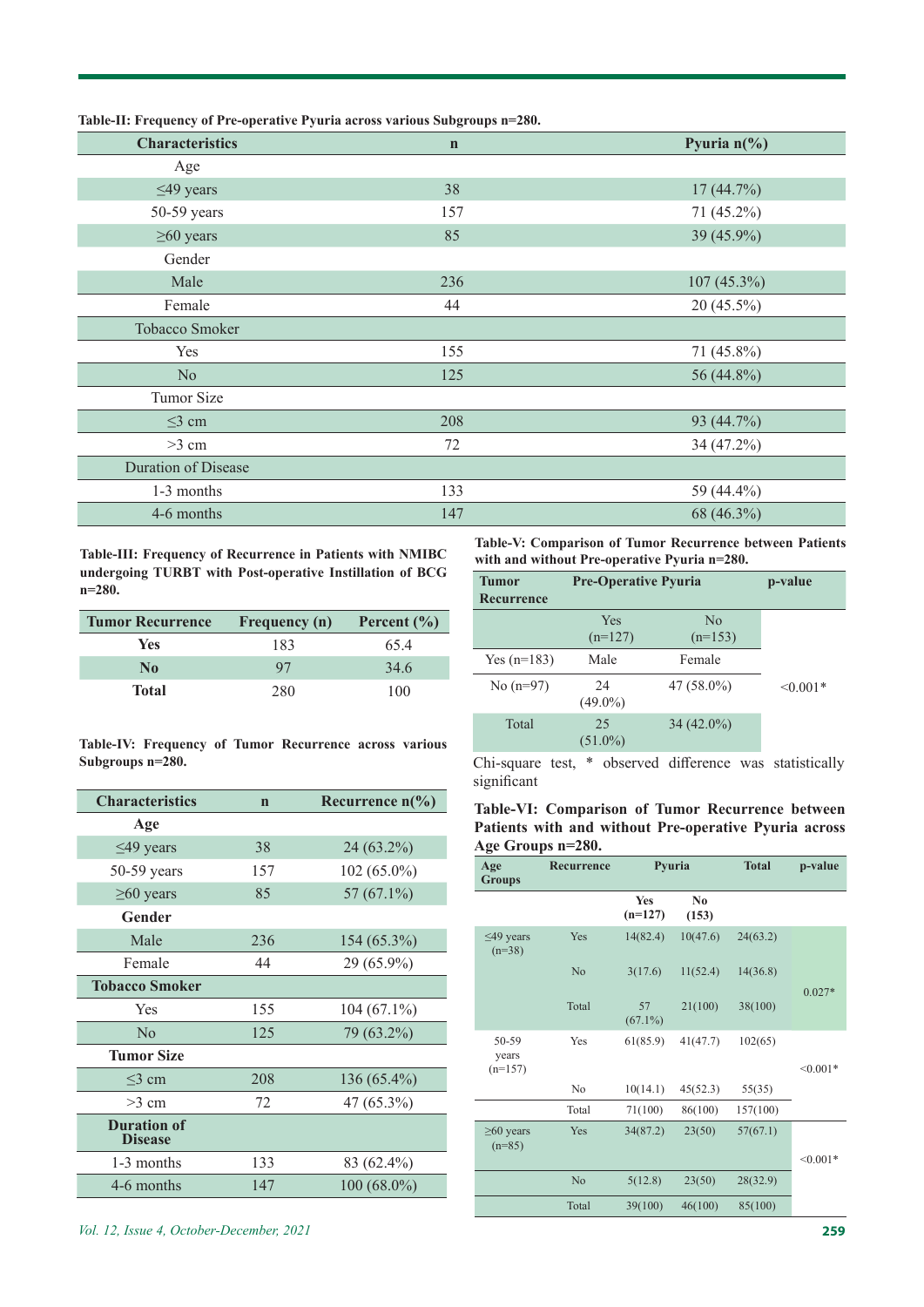#### *Gondal KH, Saeed M, Hussain SA,*

Chi-square test, \* observed difference was statistically significant

#### **DISCUSSION**

In Pakistan, urinary bladder cancer is one of the top ten malignancies in men and most common malignancy in both men and women [1]. As with any other cancer, the most important concern after treatment is tumor recurrence which is associated with poor prognosis of patient [3]. Identification of patients at higher risk of tumor recurrence is therefore utmost important while treating non-muscle invasive bladder cancer (NMIBC) and is an area of hot scientific research [4,5]. Recent literature claimed that pre-operative pyuria among patients undergoing transurethral resection of bladder tumor (TURBT) was associated with significantly higher frequency of recurrence [6,7]. However, there was controversy in the existing literature [6-8] while no such local published material was available which necessitated the present study.

In the present study, the mean age of the patients was  $57.1\pm8.5$ years. Another study reported comparable mean age of 57.5±12.91 years in patients presenting with bladder tumor at Social Security Hospital (PESSI) Lahore [9]. A similar mean age of  $56.65 \pm 13.38$  years has also been reported [10] among such patients presenting at multiple oncology centers of Pakistan. A comparable mean age of 57.5±8.6 years has been reported [11] among such patients undergoing TURBT at Sindh Institute of Urology and Transplantation, Karachi. Singh et al reported comparable mean age of 59.88±.7 years among Indian patients [12].

We observed that most of the patients were aged between 50-59 years (56.0%) followed by  $\geq 60$  years (30.4%) and  $\leq$ 49 years (13.6%). Our observation is in line with that Altaf J<sup>[13]</sup> who reported that  $60\%$  of such patients were aged between 50-59 years followed by 26.3% patients aged 60 years and above while only 13.7% patients were aged under 49 years at Liaquat University of Medical and Health Sciences, Jamshoro. Similar frequency of these age groups; 50-59 years (56.0%),  $\geq 60$  years (30.6%) and  $\leq 49$  years  $(13.4\%)$  has also been reported by  $[14]$  among Iraqi patients with bladder tumor.

In the present study, there were 236 (84.3%) male and 44 (15.7%) female patients in the study group with a male to female ratio of 5.4:1. A number of other local studies; Naeem et al.  $[9]$  (5.3:1), Mubarak et al.  $[11]$  (5.3:1) and Altaf et al. [13] (5.7:1) have also reported similar male predominance in Pakistani patients with bladder tumor. A relatively higher male predominance with a male to female ratio of 6.4:1 has been reported by Biswas et al., [15] among Indian patients. We observed that 55.4% of such patients were tobacco smokers. Chughtai et al., [10] observed similar frequency of tobacco smoking among bladder tumor patients and reported it to be 54.7%. Similar results have also been published by Naeem et al., [9] and Singh et al., [12] who reported that 57.4% and 50.0% of bladder tumor patients respectively were tobacco smokers. In the present study, 74.3% patients had tumor size  $\leq$ 3 cm followed by 25.7% patients with tumor size >3 cm. A similar frequency of tumor size  $\leq$ 3 cm (73.7%) and >3 cm (26.3%) has been reported previously  $[16]$  in line with the present study.

In the present study, pre-operative pyuria was diagnosed in 45.4% patients. A similar frequency of pre-operative pyuria has been observed [8] who reported it to be 43.0% in Japanese patients with bladder tumor. In two other Japanese studies, Mugiya et al [17] and Satakeet al. [6] reported the frequency of pre-operative pyuria to be 46.5% and 49.0% respectively.

We observed tumor recurrence in 65.4% patients following TURBT and installation of BCG. The frequency of tumor recurrence was significantly higher in patients with preoperative pyuria  $(85.8\% \text{ vs. } 48.4\%; \text{ p-value} < 0.001)$  as compared to those without pre-operative pyuria. Our observation is in line with that of  $[7]$  who also reported that the frequency of tumor recurrence was significantly higher among patients with pre-operative pyuria (81.0% vs. 42.0%; p<0.001) as compared to those without pre-operative pyuria. Similar results have also been reported  $[6]$ (87.9% vs. 59.0%; p<0.001).

A lower incidence in bladder cancer has been reported in Korea as compared to western countries, being the second most common urological cancer in Koreans [18]. Some clinicians used prophylactic antibiotics as cystoscopy can cause mucosal injury and lower UTI. However, in their prospective study, Arrabal- Polo et al., [19] did not observe any benefit with antibiotic prophylaxis, in a population wherein risk factors were not appropriately selected. Satake et al., [20] demonstrated through their retrospective study that the presence of preoperative pyuria seemed to be significantly associated with recurrence in patients diagnosed with NMIBC It is known that intravesical treatment reduces recurrence of bladder tumors, delays progression, and improves overall survival [21]. Poletajew et al., [22] have reported in their systematic review that ASBU does not negatively affect the safety and efficacy of intravesical BCG immunotherapy.

The present study is first of its kind in our local population and adds to the limited international evidence on the topic. In the present study, we observed that pre-operative pyuria was a frequent finding in patients presenting with nonmuscle invasive bladder tumor undergoing transurethral resection with BCG instillation and was associated with significantly higher frequency of tumor recurrence which warrants routine screening of such patients for pyuria and anticipated management in positive patients considering increased frequency of tumor recurrence.

A very important limitation to the present study was that we didn't consider the effect of prior antibiotic therapy on treating pyuria and its effect on tumor recurrence nor we compared the results of TURBT with instillation of BCG to TURBT with instillation of mitomycin-c among such patients. Having this information would help in the selection of more appropriate course of management among such patients. Such a study is highly recommended in future research.

## **CONCLUSION**

Pre-operative pyuria was a frequent finding in patients presenting with non-muscle invasive bladder tumor undergoing transurethral resection with BCG instillation and was associated with significantly higher frequency of